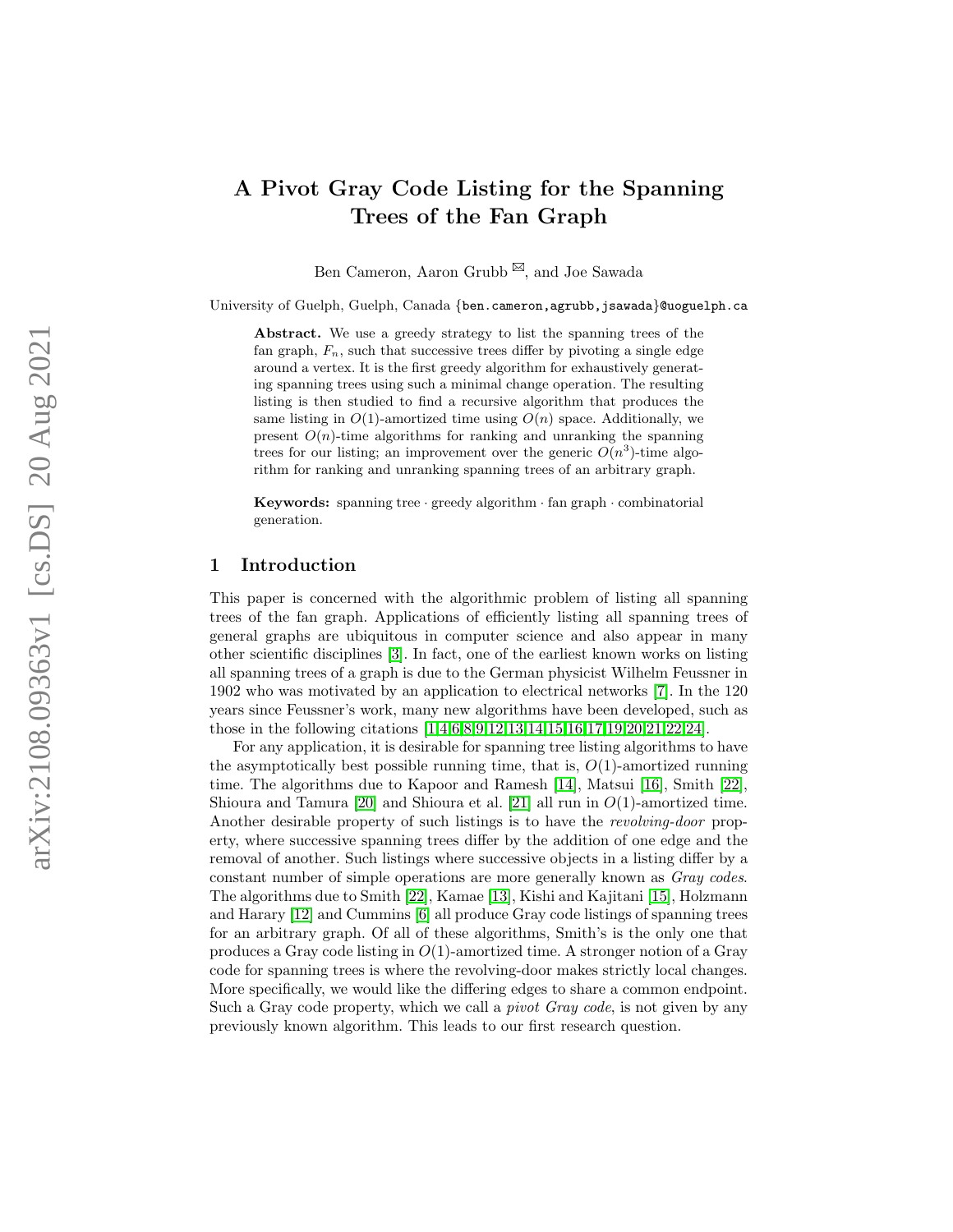**Research Question**  $\#1$  Given a graph G (perhaps from a specific class), does there exist a pivot Gray code listing of all spanning trees of G? Furthermore, can the listing be generated in polynomial (ideally constant) time per tree using polynomial space?

A related question that arises for any listing is how to rank, that is, find the position of the object in the listing, and unrank, that is, return the object at a specific rank. For spanning trees, an  $O(n^3)$ -time algorithm for ranking and unranking a spanning tree of a specific listing for an arbitrary graph is known [\[5\]](#page-11-15).

**Research Question**  $#2$  Given a graph G (perhaps from a specific class), does there exist a (pivot Gray code) listing of all spanning trees of G that can be ranked and unranked in  $O(n^2)$  time or better?

An algorithmic technique recently found to have success in the discovery of Gray codes is the greedy approach. An algorithm is said to be greedy if it can prioritize allowable actions according to some criteria, and then choose the highest priority action that results in a unique object to obtain the next object in the listing. When applying a greedy algorithm, there is no backtracking; once none of the valid actions lead to a new object in the set under consideration, the algorithm halts, even if the listing is not exhaustive. The work by Williams [\[23\]](#page-11-16) notes that some very well-known combinatorial listings can be constructed greedily, including the binary reflected Gray code (BRGC) for binary strings, the plain change order for permutations, and the lexicographically smallest de Bruijn sequence. Recently, a very powerful greedy algorithm on permutations (known as Algorithm J, where J stands for "jump") generalizes many known combinatorial Gray code listings including many related to permutation patterns, rectangulations, and elimination trees [\[10,](#page-11-17)[11](#page-11-18)[,18\]](#page-11-19). However, no greedy algorithm was previously known to list the spanning trees of an arbitrary graph.

**Research Question**  $#3$  Given a graph G (perhaps from a specific class), does there exist a greedy strategy to list all spanning trees of G? Moreover, does such a greedy strategy exist where the resulting listing is a pivot Gray code?

In most cases, a greedy algorithm requires exponential space to recall which objects have already been visited in a listing. Thus, answering this third question would satisfy only the first part of **Research Question**  $\#1$ . However, in many cases, an underlying pattern can be found in a greedy listing which can result in space efficient algorithms [\[10,](#page-11-17)[23\]](#page-11-16).

To address these three research questions, we applied a variety of greedy approaches to structured classes of graphs including the fan, wheel, n-cube, and the compete graph. From this study, we were able to affirmatively answer each of the research questions for the fan graph. It remains an open question to find similar results for other classes of graphs.

#### <span id="page-1-0"></span>1.1 New Results

The fan graph on n vertices, denoted  $F_n$ , is obtained by joining a single vertex (which we label  $v_{\infty}$ ) to the path on  $n-1$  vertices (labeled  $v_2, ..., v_n$ ) – see Fig. [1.](#page-2-0)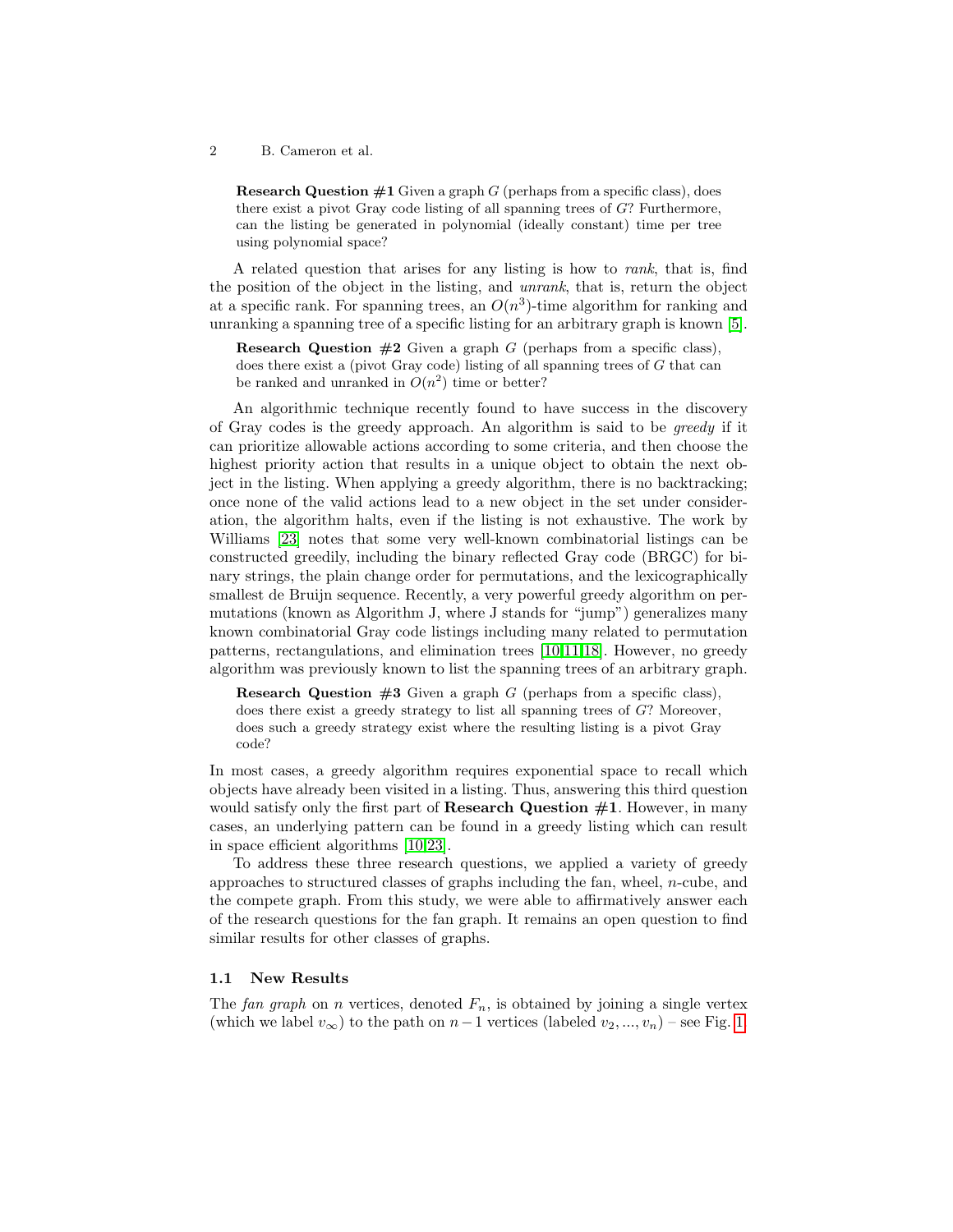Note that we label the smallest vertex  $v_2$  so that the largest non-infinity labeled vertex equals the total number of vertices. Let  $\mathbf{T}_n$  denote the set of all spanning trees of  $F_n$ . We discover a greedy strategy to generate  $\mathbf{T}_n$  in a pivot Gray code order. We describe this greedy strategy in Section 2. The resulting listing is studied to find an  $O(1)$ -

<span id="page-2-0"></span>

amortized time recursive algorithm that produces the same listing using only  $O(n)$  space, which is presented in Section 3. We also show how to rank and unrank a spanning tree of the greedy listing in  $O(n)$  time in Section 3, which is a significant improvement over the general  $O(n^3)$ -time ranking and unranking that is already known. We conclude with a summary in Section 4.

## 2 A Greedy Generation for  $T_n$

With our goal to discover a pivot Gray code listing of  $\mathbf{T}_n$ , we tested a variety of greedy approaches. There are two important issues when considering a greedy approach to list spanning trees: (1) the labels on the vertices (or edges) and (2) the starting tree. For each of our approaches, we prioritized our operations by first considering which vertex u to pivot on, followed by an ordering of the endpoints considered in the addition/removal. We call the vertex u the *pivot*.

Our initial attempts focused only on pivots that were leaves. As a specific example, we ordered the leaves (pivots) from smallest to largest. Since each leaf u is attached to a unique vertex  $v$  in the current spanning tree, we then considered the neighbours  $w$  of  $u$  in increasing order of label. We restricted the labeling of the vertices to the most natural ones, such as the one presented in Section [1.1.](#page-1-0) For each strategy we tried all possible starting trees. Unfortunately, none of our attempts lead to exhaustive listings. Applying these strategies on the wheel, n-cube, and complete graph was also unsuccessful.

By allowing the pivot to be any arbitrary vertex, we experimentally discovered several exhaustive listings for  $\mathbf{T}_n$  for n up to 12 (testing every starting tree for  $n = 12$  took about eight hours). One listing stood out as having an easily defined starting tree as well as a nice pattern which we could study to construct the listing more efficiently. It applied the labeling of the vertices as described in Section [1.1](#page-1-0) with the following prioritization of pivots and their incident edges:

Prioritize the pivots u from smallest to largest and then for each pivot, prioritize the edges uv that can be removed from the current tree in increasing order of the label on  $v$ , and for each such  $v$ , prioritize the edges uw that can be added to the current tree in increasing order of the label on w.

Since this is a greedy strategy, if an edge pivot results in a spanning tree that has already been generated or a graph that is not a spanning tree, then the next highest priority edge pivot is attempted. Let  $\text{GREEDY}(T)$  denote the listing that results from applying this greedy approach starting with the spanning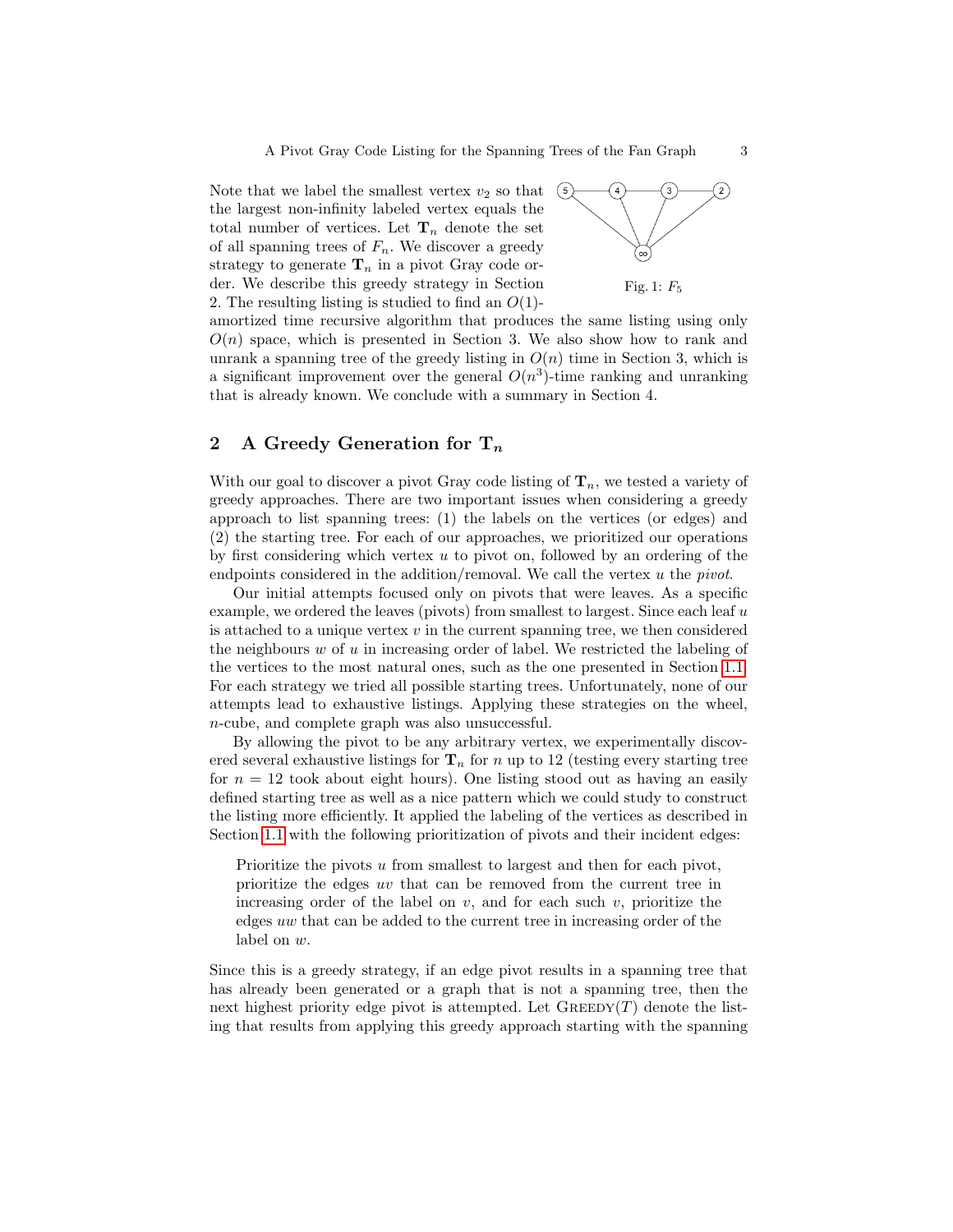tree T. The starting tree that produced a nice exhaustive listing was the path  $v_{\infty}, v_2, v_3, \ldots, v_n$ , denoted  $P_n$  throughout the paper. Fig. [2](#page-4-0) shows the listings GREEDY( $P_n$ ) for  $n = 2, 3, 4, 5$ . The listing GREEDY( $P_6$ ) is illustrated in Fig. [3.](#page-5-0) It is worth noting that starting with the path  $v_{\infty}, v_n, v_{n-1}, \ldots, v_2$  or the star (all edges incident to  $v_{\infty}$ ) did not lead to an exhaustive listing of  $\mathbf{T}_n$ .

As an example of how the greedy algorithm proceeds, consider the listing GREEDY( $P_5$ ) in Fig. [2.](#page-4-0) When the current tree T is the 16th one in the listing (the one with edges  $\{v_2v_{\infty}, v_2v_3, v_3v_4, v_5v_{\infty}\}\)$ , the first pivot considered is  $v_2$ . Since both  $v_2v_3$  and  $v_2v_\infty$  are present in the tree, no valid move is available by pivoting on  $v_2$ . The next pivot considered is  $v_3$ . Both edges  $v_3v_2$  and  $v_3v_4$ are incident with v<sub>3</sub>. First, we attempt to remove  $v_3v_2$  and add  $v_3v_{\infty}$ , which results in a tree previously generated. Next, we attempt to remove  $v_3v_4$  and add  $v_3v_\infty$ , which results in a cycle. So, the next pivot,  $v_4$ , is considered. The only edge incident to  $v_4$  is  $v_4v_3$ . By removing  $v_4v_3$  and adding  $v_4v_5$  we obtain a new spanning tree, the next tree in the greedy listing.

To prove that  $\text{GREEDY}(P_n)$  does in fact contain all trees in  $\mathbf{T}_n$ , we demonstrate it is equivalent to a recursively constructed listing that we obtain by studying the greedy listings. Before we describe this recursive construction we mention one rather remarkable property of  $\text{GREEDY}(P_n)$  that we will also prove in the next section: If  $X_n$  is last tree in the listing  $\text{GREEDY}(P_n)$ , then  $\text{GREEDY}(X_n)$  is precisely  $\text{GREEDY}(P_n)$  in reverse order.

# 3 An O(1)-amortized time Pivot Gray Code Generation for  $T_n$

In this section we develop an efficient recursive algorithm to construct the listing GREEDY $(P_n)$ . The construction generates some sub-lists in reverse order, similar to the recursive construction of the BRGC. The recursive properties allow us to provide efficient ranking and unranking algorithms for the listing based on counting the number of trees at each stage of the construction. Let  $t_n$  denote the number of spanning trees of  $F_n$ . It is known that

$$
t_n = f_{2(n-1)} = 2\frac{((3-\sqrt{5})/2)^n - ((3+\sqrt{5})/2)^{n-2}}{5-3\sqrt{5}},
$$

where  $f_n$  is the *n*th number of the Fibonacci sequence with  $f_1 = f_2 = 1$  [\[2\]](#page-10-3).

By studying the order of the spanning trees in  $\text{GREEDY}(P_n)$ , we identified four distinct stages S1, S2, S3, S4 that are highlighted for  $G$ REEDY $(P_6)$  in Fig. [3.](#page-5-0) From this figure, and referring back to Fig. [2](#page-4-0) to see the recursive properties, observe that:

- The trees in S1 are equivalent to GREEDY( $P_5$ ) with the added edge  $v_6v_5$ .
- The trees in S2 are equivalent to the reversal of the trees in  $\text{GREEDY}(P_5)$ with the added edge  $v_6v_\infty$ .

The trees in S3 and S4 have both edges  $v_6v_5$  and  $v_6v_\infty$  present.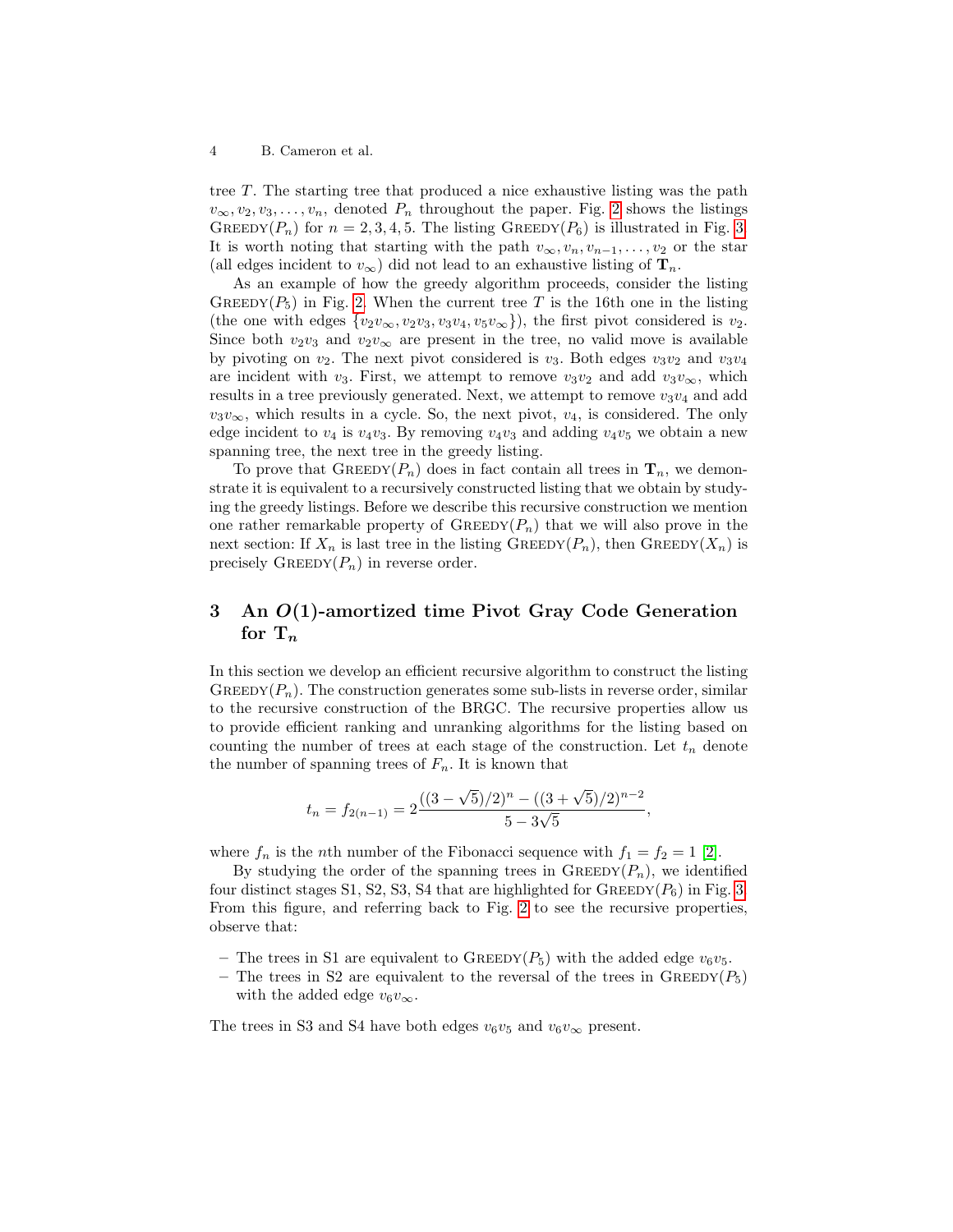<span id="page-4-0"></span>

Fig. 2: GREEDY( $P_n$ ) for  $n = 2, 3, 4, 5$ . Read left to right, top to bottom.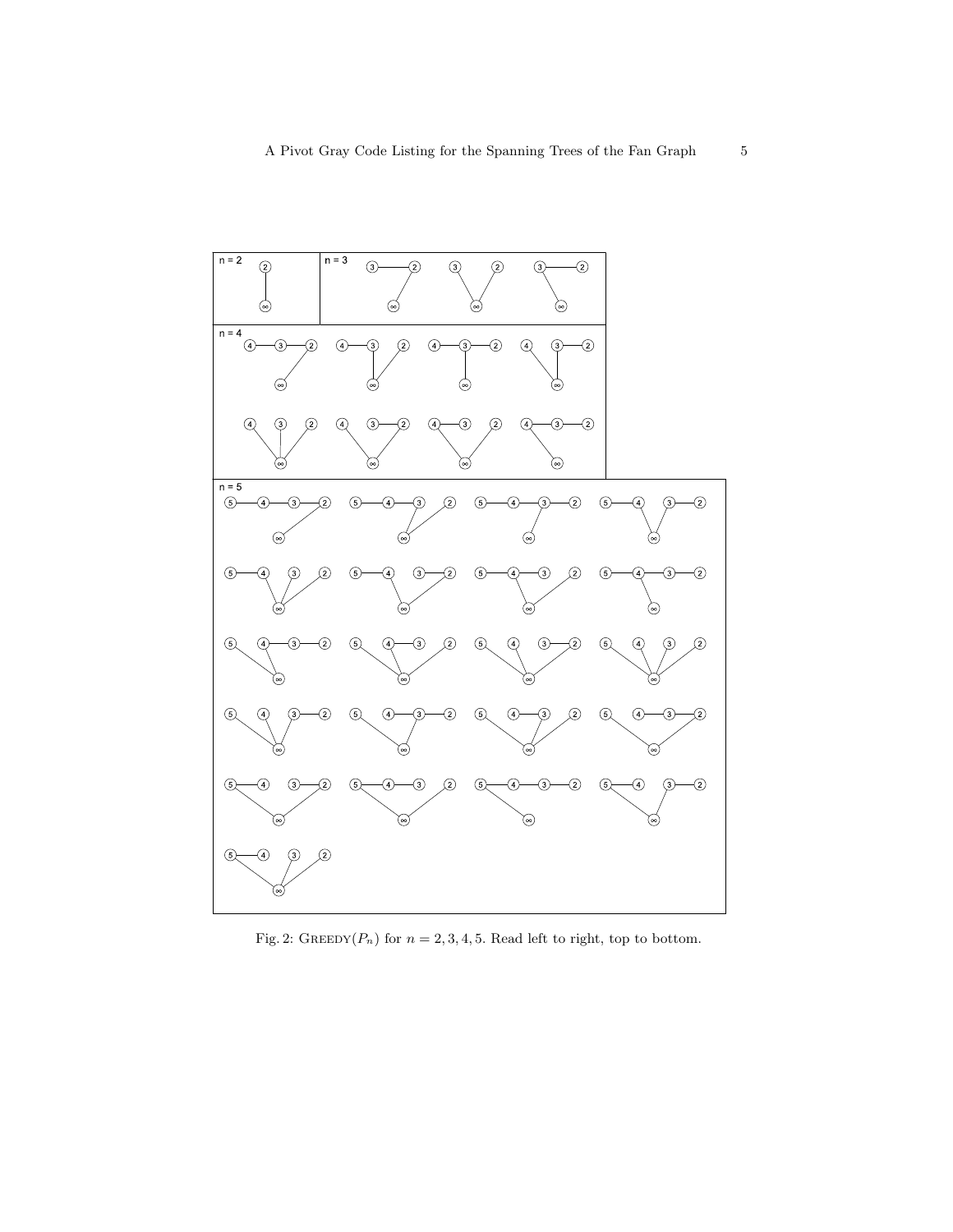<span id="page-5-0"></span>

Fig. 3: GREEDY( $P_6$ ) read from left to right, top to bottom. Observe that S1 is GREEDY( $P_5$ ) with  $v_6v_5$  added, S2 is the reverse of GREEDY( $P_5$ ) with  $v_6v_{\infty}$  added, S3 is GREEDY(P<sub>4</sub>) with  $v_6v_5$  and  $v_6v_\infty$  added, except the edge  $v_4v_\infty$  is replaced by  $v_4v_5$ , and S4 is the last five trees of GREEDY( $P_4$ ) in reverse order ( $v_4v_{\infty}$  is now present) with  $v_6v_5$  and  $v_6v_\infty$  added.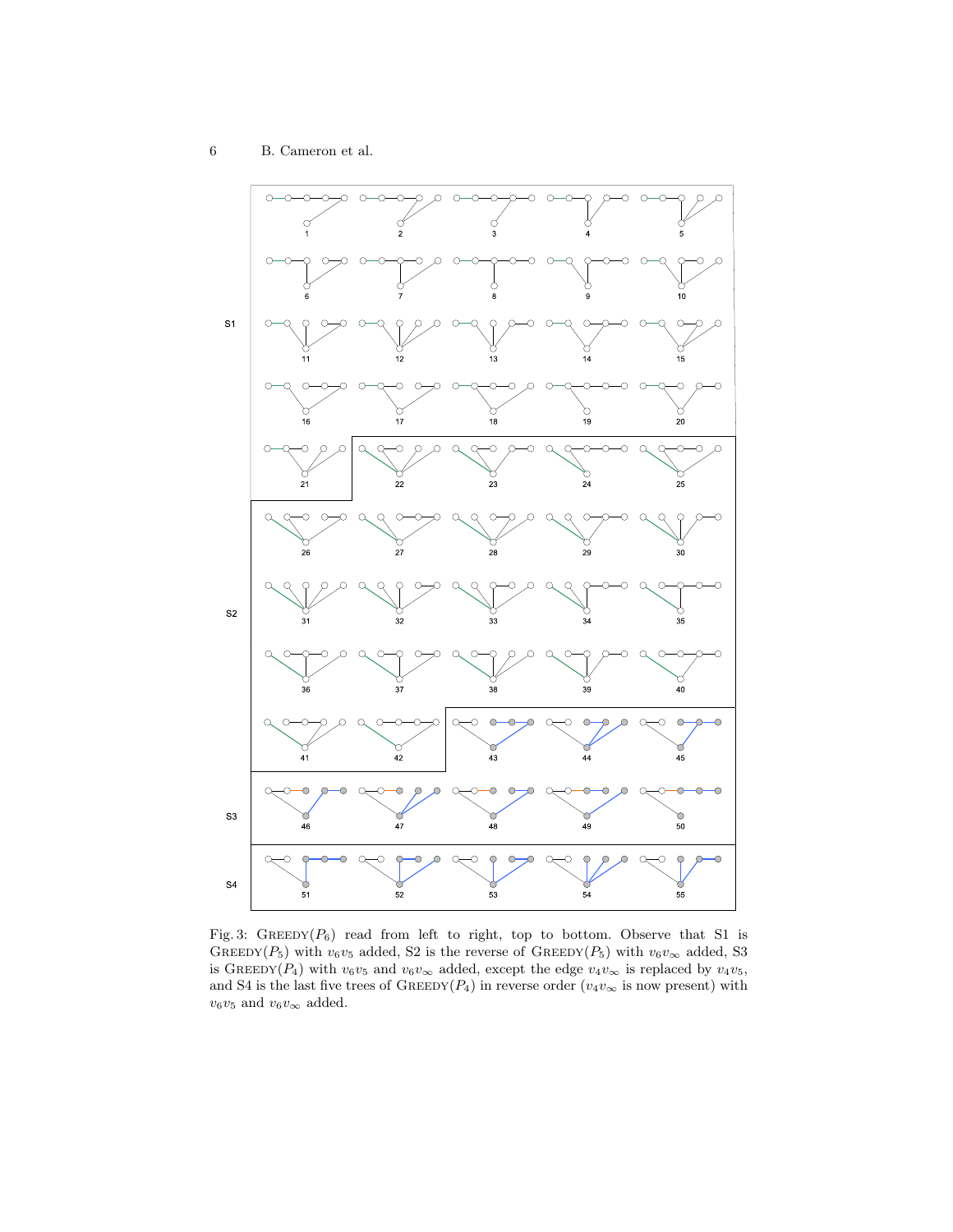- In S3, focusing only on the vertices  $v_4, v_3, v_2, v_{\infty}$ , the induced subgraphs correspond to GREEDY( $P_4$ ), except whenever  $v_4v_{\infty}$  is present, it is replaced with  $v_4v_5$  (the last five trees).
- In S4, focusing only on the vertices  $v_4, v_3, v_2, v_\infty$ , the induced subgraphs correspond to the trees in GREEDY( $P_4$ ) where  $v_4v_{\infty}$  is present, in reverse order.

Generalizing these observations for all  $n \geq 2$  leads to the recursive procedure  $GEN(k, s_1, \textit{varEdge})$  given in Algorithm [1,](#page-6-0) which uses a global variable T to store the current spanning tree with  $n$  vertices. The parameter  $k$  indicates the number of vertices under consideration; the parameter  $s_1$  indicates whether or not to generate the trees in stage S1, as required by the trees for S4; and the parameter varEdge indicates whether or not a variable edge needs to be added as required by the trees for S3. The procedure  $REVGEN(k, s_1, \textit{varEdge})$ , which is left out due to space constraints, simply performs the operations from  $GEN(k, s_1, varEdge)$ in reverse order. For each algorithm the base cases correspond to the edge moves in the listings  $\text{GreeDY}(P_2)$  and  $\text{GreeDY}(P_3)$ .

Let  $\mathcal{G}_n$  denote the listing obtained by initializing T to  $P_n$ , printing T, and calling GEN(n, 1, 0). Let  $L_n$  denote the last tree in this listing. Let  $\mathcal{R}_n$  denote the listing obtained by initializing T to  $L_n$ , printing T, and calling REVGEN $(n, 1, 0)$ . Thus,  $\mathcal{R}_n$  is the the listing  $\mathcal{G}_n$  in reverse order.

#### <span id="page-6-0"></span>Algorithm 1

|     | 1: procedure $GEN(k, s_1, varEdge)$                                              |                                |
|-----|----------------------------------------------------------------------------------|--------------------------------|
| 2:  | if $k=2$ then                                                                    | $\triangleright F_2$ base case |
| 3:  | if varEdge then $T \leftarrow T - v_2 v_{\infty} + v_2 v_3$ ; PRINT(T)           |                                |
| 4:  | else if $k = 3$ then                                                             | $\triangleright F_3$ base case |
| 5:  | if $s_1$ then                                                                    |                                |
| 6:  | if varEdge then $T \leftarrow T - v_3v_2 + v_3v_4$ ; PRINT(T)                    |                                |
| 7:  | else $T \leftarrow T - v_3v_2 + v_3v_{\infty}$ ; PRINT(T)                        |                                |
| 8:  | $T \leftarrow T - v_2 v_{\infty} + v_2 v_3$ ; PRINT(T)                           |                                |
| 9:  | else                                                                             |                                |
| 10: | if $s_1$ then                                                                    |                                |
| 11: | $GEN(k-1,1,0)$                                                                   | $\triangleright$ S1            |
| 12: | if varEdge then $T \leftarrow T - v_k v_{k-1} + v_k v_{k+1}$ ; PRINT(T)          |                                |
| 13: | else $T \leftarrow T - v_k v_{k-1} + v_k v_{\infty}$ ; PRINT $(T)$               |                                |
| 14: | $REVGEN(k-1,1,0)$                                                                | $\triangleright$ S2            |
| 15: | $T \leftarrow T - v_{k-1}v_{k-2} + v_{k-1}v_k$ ; PRINT $(T)$                     |                                |
| 16: | $GEN(k-2,1,1)$                                                                   | $\triangleright$ S3            |
| 17: | if $k > 4$ then $T \leftarrow T - v_{k-2}v_{k-1} + v_{k-2}v_{\infty}$ ; PRINT(T) |                                |
| 18: | $REVGEN(k-2,0,0)$                                                                | $\triangleright$ S4            |
|     |                                                                                  |                                |

Our goal is to show that  $\mathcal{G}_n$  exhaustively lists all trees in  $\mathbf{T}_n$  and moreover, the listing is equivalent to  $\text{GREEDY}(P_n)$ . We accomplish this in two steps: first we show that  $\mathcal{G}_n$  has the required size, then we show that  $\mathcal{G}_n$  is equivalent to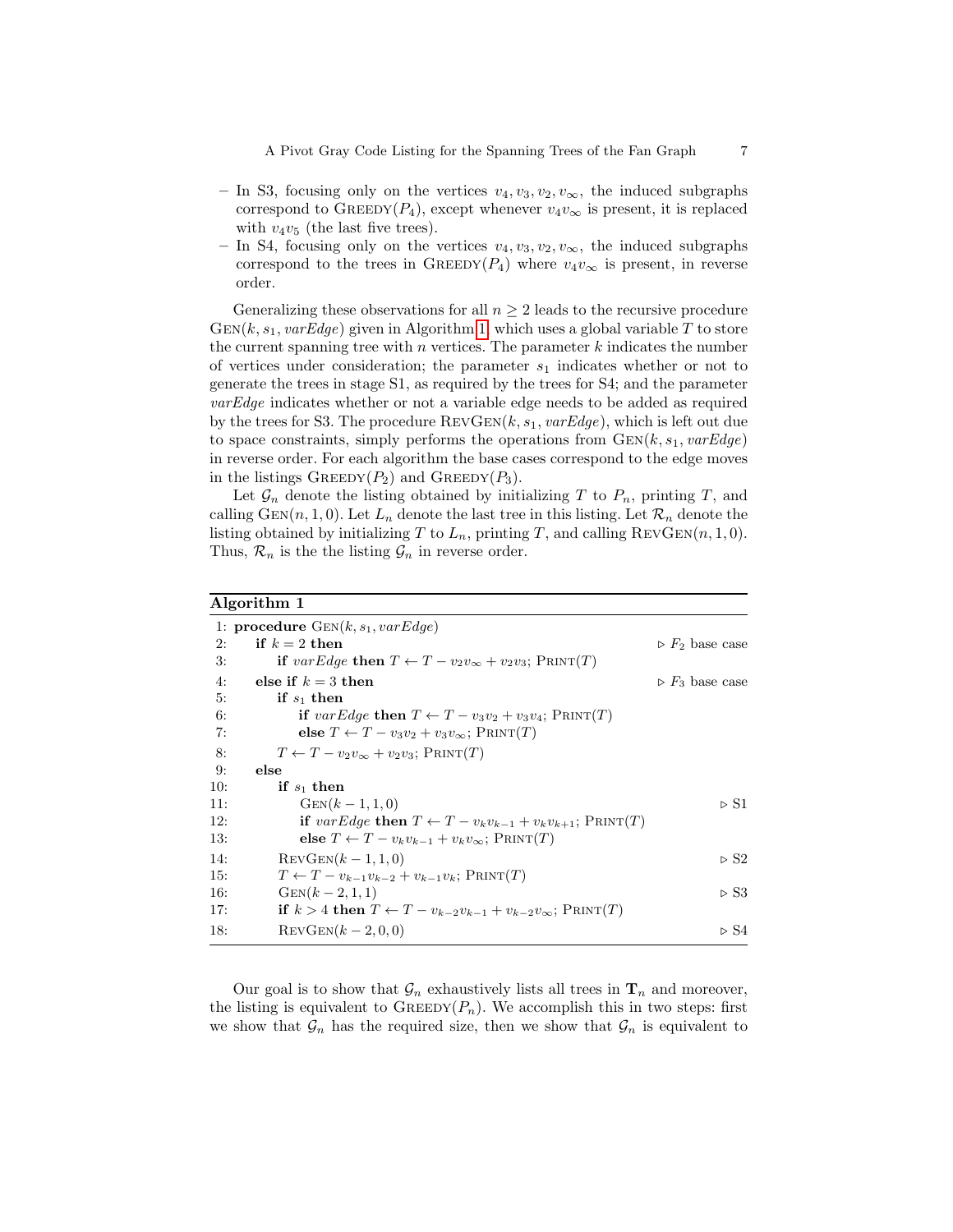GREEDY( $P_n$ ). Before doing this, we first comment on some notation. Let  $T - v_i$ denote the tree obtained from  $T$  by deleting the vertex  $v_i$  along with all edges that have  $v_i$  as an endpoint. Let  $T + v_i v_j$  (resp.  $T - v_i v_j$ ) denote the tree obtained from T by adding (resp. deleting) the edge  $v_i v_j$ . For the remainder of this section, we will let  $T_n$  denote the tree T specified as a global variable for GEN and REVGEN, and we let  $T_{n-1} = T - v_n$  and  $T_{n-2} = T - v_n - v_{n-1}$ .

<span id="page-7-0"></span>**Lemma 1.** For  $n \geq 2$ ,  $|\mathcal{G}_n| = |\mathcal{R}_n| = t_n$ .

Proof. This result applies the Fibonacci recurrence and straightforward induction by counting the number of trees recursively generated in each stage S1, S2, S3, S4 as described earlier in this section. The base cases for  $n = 2, 3, 4$  are easily verified by stepping through the algorithms. A formal proof is omitted due to space constraints.  $\Box$ 

To prove the next result, we first detail some required terminology. If  $T \in \mathbf{T}_n$ , then we say that the operation of deleting an edge  $v_i v_j$  and adding an edge  $v_i v_k$ is a *valid* edge move of T if the result is a tree in  $\mathbf{T}_n$  that has not been generated yet. Conversely, if the result is not a tree in  $\mathbf{T}_n$ , or the result is a tree that has already been generated, then it is not a *valid* edge move of  $T$ . We say an edge  $v_i v_j$  is smaller than edge  $v_i v_k$  if  $j < k$ . An edge move  $T_n - v_i v_j + v_i v_k$  is said to be *smaller* than another edge move  $T_n - v_xv_y + v_xv_z$  if  $i < x$ , if  $i = x$  and  $j < y$ , or if  $i = x$ ,  $j = y$ , and  $k < z$ .

<span id="page-7-1"></span>**Lemma 2.** For  $n \geq 2$ ,  $\mathcal{G}_n = \text{GREEDY}(P_n)$  and  $\mathcal{R}_n = \text{GREEDY}(L_n)$ .

*Proof.* By induction on  $n$ . It is straightforward to verify that the result holds for  $n = 2, 3, 4$  by iterating through the algorithms. Assume  $n > 4$ , and that  $\mathcal{G}_j = \text{GreeDY}(P_j)$  and  $\mathcal{R}_j = \text{GreeDY}(L_j)$  for  $2 \leq j \leq n$ . We begin by showing  $\mathcal{G}_n = \text{GREDY}(P_n)$ , breaking the proof into each of the four stages for clarity.

<u>S1</u>: Since  $n > 4$  and  $s_1 = 1$ , GEN $(n - 1, 1, 0)$  is executed. By our inductive hypothesis,  $\mathcal{G}_{n-1} = \text{GREDY}(P_{n-1})$ . These must be the first trees for  $\text{GREDY}(P_n)$ , as any edge move involving  $v_n v_{n-1}$  or  $v_n v_{\infty}$  is larger than any edge move made by GREEDY( $P_{n-1}$ ). Since GREEDY( $P_{n-1}$ ) halts, it must be that no edge move of  $T_{n-1}$  is possible. So GREEDY( $P_n$ ) must make the next smallest edge move, which is  $T_n - v_n v_{n-1} + v_n v_{\infty}$ . Since  $T_n$  is a spanning tree, it follows that  $T_n - v_n v_{n-1} + v_n v_{\infty}$  is also a spanning tree (and has not been generated yet), and therefore the edge move is valid. At this point,  $GEN(n, 1, 0)$  also makes this edge move, by line 13.

<u>S2</u>: REVGEN $(n-1,1,0)$   $(T_{n-1} = L_{n-1})$  is then executed. By our inductive hypothesis,  $\mathcal{R}_n$  = GREEDY( $L_{n-1}$ ). Since GREEDY( $L_{n-1}$ ) halts, it must be that no edge moves of  $T_{n-1}$  are possible. At this point,  $T_{n-1} = P_{n-1}$  because  $RevGEN(n - 1, 1, 0)$  was executed. The smallest edge move now remaining is  $T_n - v_{n-2}v_{n-1} + v_nv_{n-1}$ . This results in  $T_n = P_{n-2} + v_nv_{n-1} + v_nv_{\infty}$ , which is a spanning tree that has not been generated. So,  $\text{GREEDY}(P_n)$  must make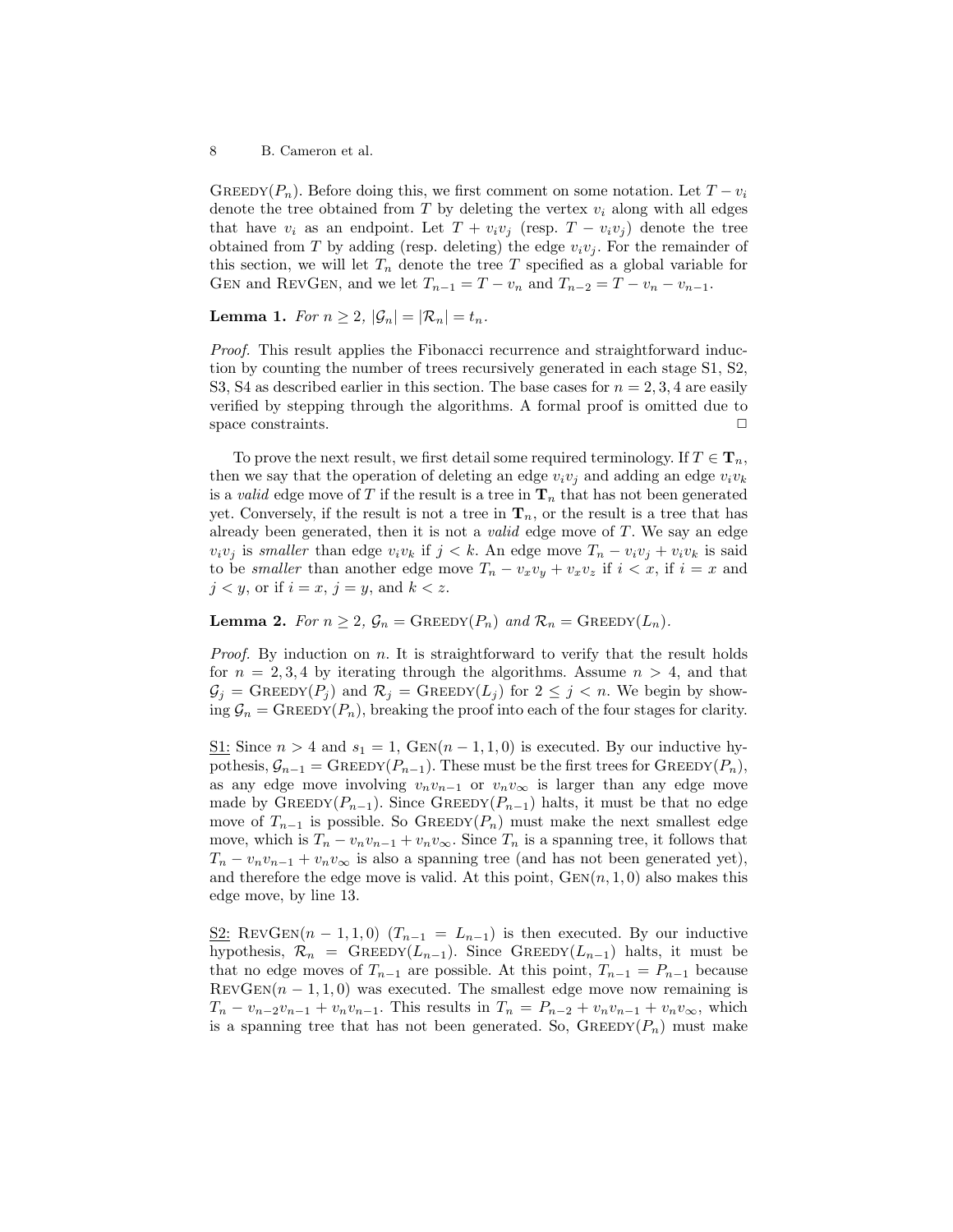this move.  $GEN(n, 1, 0)$  also makes this move, by line 15. So,  $\mathcal{G}_n$  must equal GREEDY $(P_n)$  up to the end of S2.

<u>S3</u>: Next, GEN $(n-2,1,1)$  starting with  $T_{n-2} = P_{n-2}$  is executed. Since  $varEdge = 1, v_{n-2}v_{n-1}$  is added instead of  $v_{n-2}v_{\infty}$ . GREEDY(P<sub>n</sub>) also adds  $v_{n-2}v_{n-1}$  instead of  $v_{n-2}v_{\infty}$  since  $v_{n-2}v_{n-1}$  is smaller than  $v_{n-2}v_{\infty}$  and this edge move results in a tree not yet generated. Other than the difference in this one edge move, which occurs outside the scope of  $T_{n-2}$ ,  $GEN(n-2,1,0)$ and GEN(n − 2, 1, 1) (both starting with  $T_{n-2} = P_{n-2}$ ) make the same edge moves. Since we also know that  $\mathcal{G}_{n-2} = \text{GREEDY}(P_{n-2})$  by the inductive hypothesis, it follows that  $\mathcal{G}_n$  continues to equal GREEDY( $P_n$ ) after line 16 of GEN $(n, 1, 0)$  is executed. We know that  $T_{n-2} = L_{n-2}$  after GEN $(n-2, 1, 0)$ . However,  $T_{n-2} = L_{n-2} - v_{n-2}v_{\infty} + v_{n-2}v_{n-1}$  instead because  $GEN(n-2,1,1)$ was executed (varEdge = 1). It must be that no edge moves of  $T_{n-2}$  are possible because  $\text{GREEDY}(P_{n-2})$  (and  $\text{GEN}(n-2,1,1)$ ) halted. The smallest edge move now remaining is  $T_n - v_{n-2}v_{n-1} + v_{n-2}v_{\infty}$ . This results in  $T_{n-2} = L_{n-2}$ . Also,  $T_n = T_{n-2} + v_n v_{n-1} + v_n v_{\infty}$  is a spanning tree since  $T_{n-2}$ is a spanning tree of  $F_{n-2}$ . So GREEDY( $P_n$ ) makes this move. GEN( $n, 1, 0$ ) also makes this move, by line 17, and thus  $\mathcal{G}_n = \text{GREEDY}(P_n)$  up to the end of S3.

<u>S4:</u> Finally, REVGEN $(n-2,0,0)$  starting with  $T_{n-2} = L_{n-2}$  is executed. By our inductive hypothesis,  $\mathcal{R}_{n-2} = \text{GREEDY}(L_{n-2})$ . From the recursive definition of REVGEN, it is clear that  $\text{RevGen}(n-2,0,0)$  and  $\text{RevGen}(n-2,1,0)$ make the same edge moves until  $REVGEN(n - 2, 0, 0)$  finishes executing. So, by the inductive hypothesis, the listings produced by  $REVGEN(n-2, 0, 0)$  and GREEDY( $L_{n-2}$ ) are the same until this point, which is where GEN(n, 1, 0) fin-ishes execution. By Lemma [1](#page-7-0) we have that  $|\mathcal{G}_n| = t_n$ . Therefore, GREEDY( $P_n$ ) has also produced this many trees, and each tree is unique. Thus, it must be that all  $t_n$  trees of  $F_n$  have been generated. Thus,  $\text{GREEDY}(P_n)$  also halts.

Since  $\mathcal{G}_n$  and GREEDY( $P_n$ ) start with the same tree, produce the same trees in the same order, and halt at the same place, it follows that  $\mathcal{G}_n = \text{GREEDY}(P_n)$ . It is relatively straightforward to show that  $\mathcal{R}_n = \text{GREEDY}(L_n)$  by using similar arguments as above. This proof is omitted due to space constraints.  $\Box$ 

Since  $\mathcal{G}_n$  is the reversal of  $\mathcal{R}_n$ , we immediately obtain the following corollary.

**Corollary 1.** For  $n \geq 2$ , GREEDY( $P_n$ ) is equivalent to GREEDY( $L_n$ ) in reverse order.

Because GREEDY( $P_n$ ) generates unique spanning trees of  $F_n$ , Lemma [1](#page-7-0) together with Lemma [2](#page-7-1) implies our first main result. This result answers Research Question  $\#3$  and the first part of Research Question  $\#1$  for fan graphs.

## **Theorem 1.** For  $n \geq 2$ ,  $\mathcal{G}_n = \text{GREEDY}(P_n)$  is a pivot Gray code listing of  $\mathbf{T}_n$ .

To efficiently store the global tree  $T$ , the algorithms GEN and REVGEN can employ an adjacency list model where each edge uv is associated only with the smallest labeled vertex u or v. This means  $v_{\infty}$  will never have any edges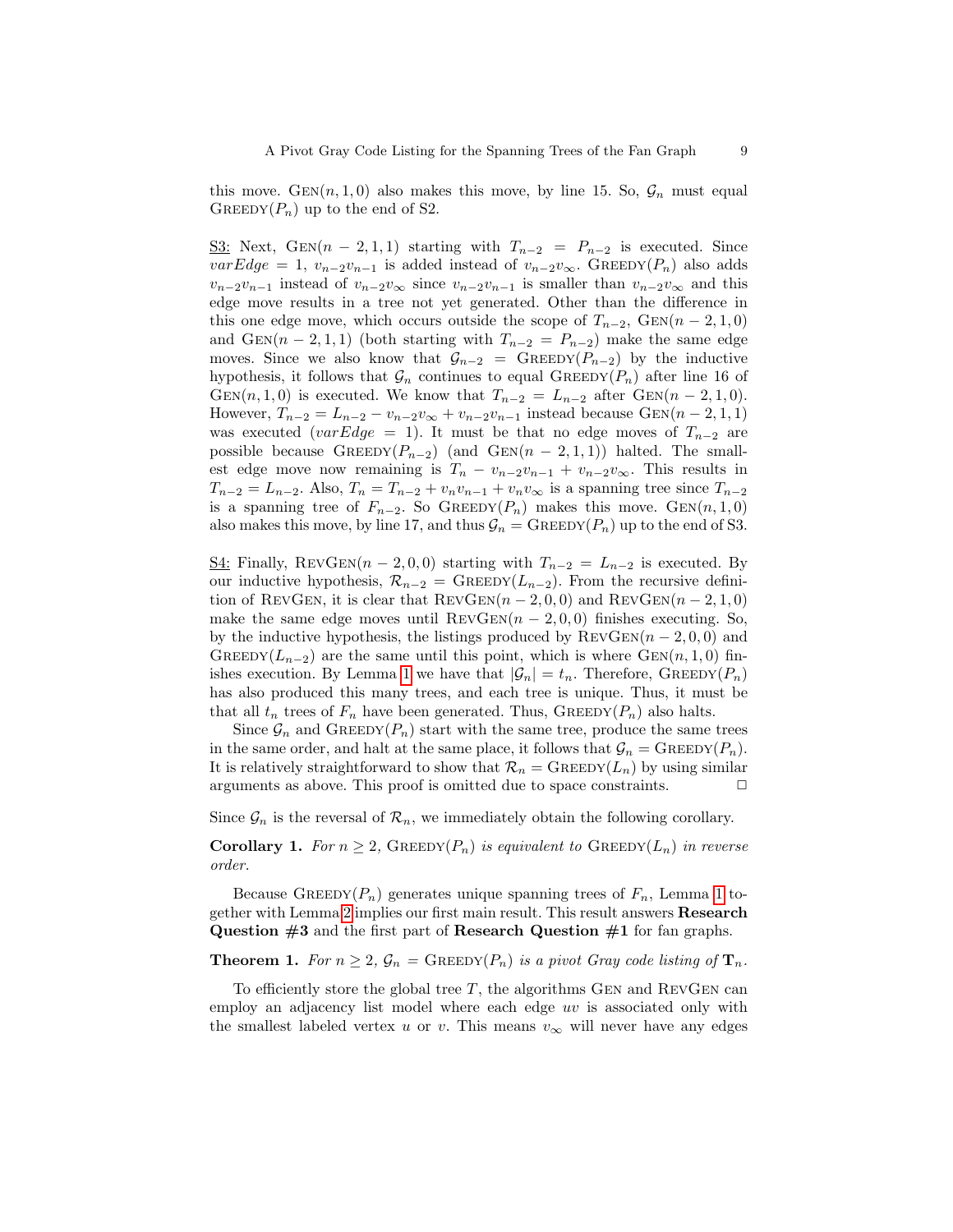associated with it, and every other vertex will have at most 3 edges in its list. Thus the tree T requires at most  $O(n)$  space to store, and edge additions and deletions can be done in constant time. Our next result answers the second part of Research Question  $#1$  for fan graphs.

**Theorem 2.** For  $n \geq 2$ ,  $\mathcal{G}_n$  and  $\mathcal{R}_n$  can be generated in  $O(1)$ -amortized time using  $O(n)$  space.

*Proof.* For each call to  $GEN(n, s_1, varEdge)$  where  $n > 3$ , there are at most four recursive function calls, and at least two new spanning trees generated. Thus, the total number of recursive calls made is at most twice the number of spanning trees generated. Each edge addition and deletion can be done in constant time as noted earlier. Thus each recursive call requires a constant amount of work, and hence the overall algorithm will run in  $O(1)$ -amortized time. There is a constant amount of memory used at each recursive call and the recursive stack goes at most  $n-3$  levels deep; this requires  $O(n)$  space. As mentioned earlier, the global variable T stored as adjacency lists also requires  $O(n)$  space.  $\Box$ 

#### 3.1 Ranking and Unranking

We now provide ranking and unranking algorithms for the listing  $\mathcal{G}_n$  of all spanning trees for the fan graph  $F_n$ .

Given a tree T in  $\mathcal{G}_n$ , we calculate its rank by recursively determining which stage (recursive call) T is generated. We can determine the stage by focusing on the presence/absence of the edges  $v_n v_{n-1}$ ,  $v_n v_{\infty}$ ,  $v_{n-2} v_{\infty}$ , and  $v_{n-2} v_{n-1}$ . Based on the discussion of the recursive algorithm, there are  $t_{n-1}$  trees generated in S1,  $t_{n-1}$  trees generated in S2,  $t_{n-2}$  trees generated in S3, and  $t_{n-2} - t_{n-3}$  trees generated in S4. S3 is partitioned into two cases based on whether  $v_{n-2}v_{n-1}$ (varEdge) is present. For the remainder of this section we will let  $T_{n-1} = T - v_n$ and  $T_{n-2} = T - v_n - v_{n-1}$ .

For  $n > 1$ , let  $R_n(T)$  denote the rank of T in the listing  $\mathcal{G}_n$ . If  $n = 2, 3, 4$ , then  $R_n(T)$  can easily be derived from Fig. [2.](#page-4-0) Based on the above discussion, for  $n \geq 5$ :

$$
R_n(T) = \begin{cases} 2t_{n-1} + 2t_{n-2} - R_{n-2}(T_{n-2}) + 1 & \text{if } e_1, e_2, e_3 \in T \\ 2t_{n-1} + R_{n-2}(T_{n-2} + e_3) & \text{if } e_1, e_2, e_4 \in T, e_3 \notin T \\ 2t_{n-1} + R_{n-2}(T_{n-2}) & \text{if } e_1, e_2 \in T, e_3, e_4 \notin T \\ 2t_{n-1} - R_{n-1}(T_{n-1}) + 1 & \text{if } e_2 \in T, e_1 \notin T \\ R_{n-1}(T_{n-1}) & \text{if } e_1 \in T, e_2 \notin T \end{cases}
$$

where  $e_1 = v_n v_{n-1}$ ,  $e_2 = v_n v_{\infty}$ ,  $e_3 = v_{n-2} v_{\infty}$ , and  $e_4 = v_{n-2} v_{n-1}$ .

Determining the tree T at rank r in the listing  $\mathcal{G}_n$  follows similar ideas by constructing  $T$  starting from a set of  $n$  isolated vertices one edge at a time. Let  $U_n(T, r, e)$  return the tree T at rank r for the listing  $\mathcal{G}_n$ . Initially, T is the set of *n* isolated vertices, *r* is the specified rank, and  $e = v_n v_\infty$ . If  $n = 2, 3, 4$ , then T is easily derived from Fig. [2.](#page-4-0) For these cases, if the edge  $v_n v_\infty$  is present, then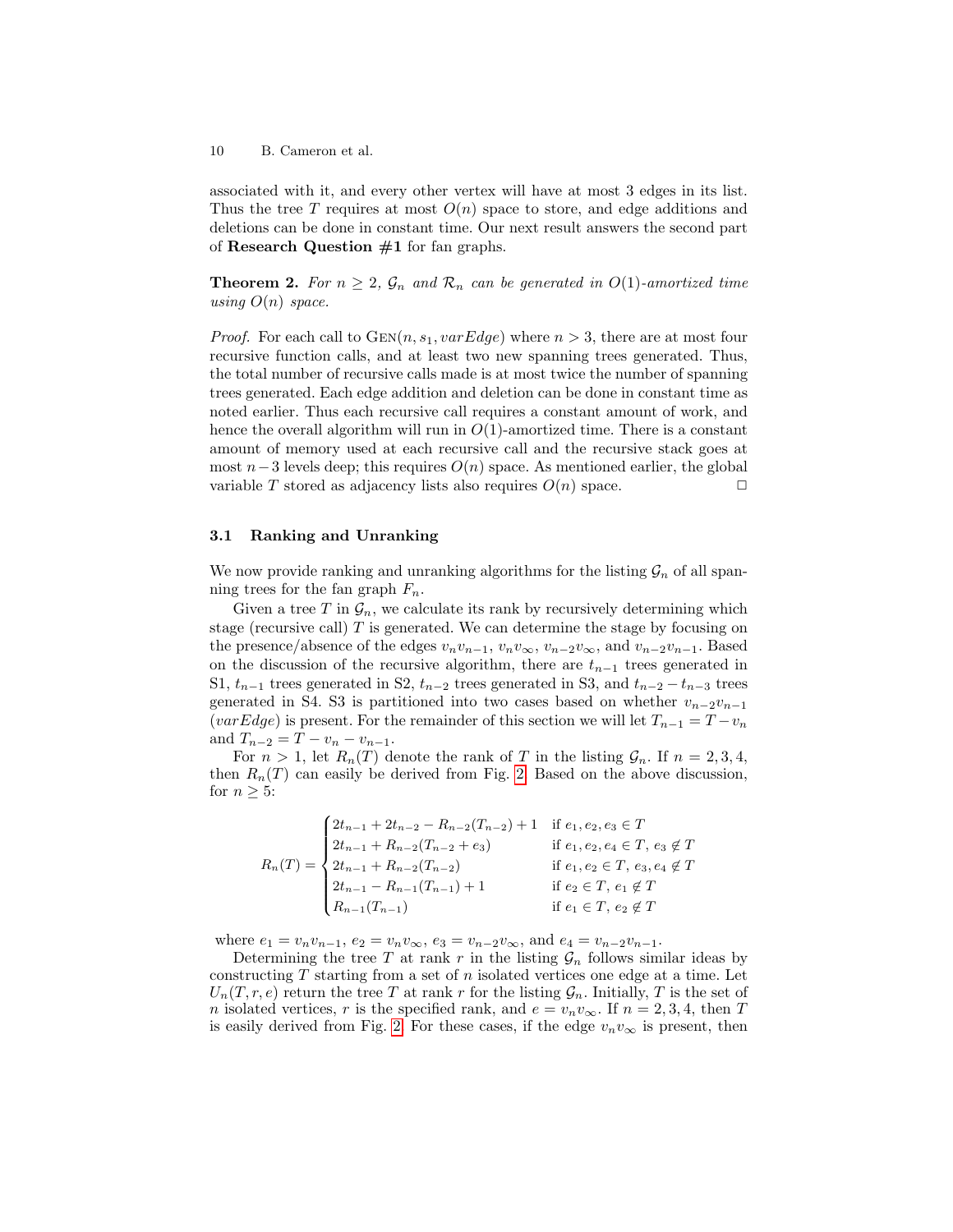it is replaced by the edge e that is passed in.

$$
U_n(T,r,e) = \begin{cases} U_{n-1}(T+e_1,r,v_{n-1}v_{\infty}) & \text{if } 0 < r \le t_{n-1}, \\ U_{n-1}(T+e,2t_{n-1}-r+1,v_{n-1}v_{\infty}) & \text{if } t_{n-1} < r \le 2t_{n-1}, \\ U_{n-2}(T+e_1+e,r-2t_{n-1},e_4) & \text{if } 2t_{n-1} < r \le 2t_{n-1}+t_{n-2}, \\ U_{n-2}(T+e_1+e,2t_{n-1}+2t_{n-2}-r+1,e_3) & \text{otherwise.} \end{cases}
$$

where  $e_1 = v_n v_{n-1}$ ,  $e_3 = v_{n-2}v_{\infty}$ , and  $e_4 = v_{n-2}v_{n-1}$ .

Since the recursive formulae to perform the ranking and unranking operations each perform a constant number of operations and the recursion goes  $O(n)$ levels deep, we arrive at the following result provided the first  $2(n-2)$  Fibonacci numbers are precomputed. We note that the calculations are on numbers up to size  $t_{n-1}$ .

**Theorem 3.** The listing  $\mathcal{G}_n$  can be ranked and unranked in  $O(n)$  time using  $O(n)$  space under the unit cost RAM model.

This answers Research Question #2 for fan graphs.

# 4 Conclusion

We answer each of the three Research Questions outlined in Section [1](#page-0-0) for the fan graph,  $F_n$ . First, we discovered a greedy algorithm that exhaustively listed all spanning trees of  $F_n$  experimentally for small n with an easy to define starting tree. We then studied this listings which led to a recursive construction producing the same listing that runs in  $O(1)$ -amortized time using  $O(n)$  space. We also proved that the greedy algorithm does in fact exhaustively list all spanning trees of  $F_n$  for all  $n \geq 2$ , by demonstrating the listing is equivalent to the aforementioned recursive algorithm. It is the first greedy algorithm known to exhaustively list all spanning trees for a non-trivial class of graphs. Finally, we provided an  $O(n)$  time ranking and unranking algorithms for our listings, assuming the unit cost RAM model. It remains an interesting open problem to answer the research questions for other classes of graphs including the wheel, n-cube, and complete graph.

#### References

- <span id="page-10-1"></span>1. Berger, I.: The enumeration of trees without duplication. IEEE Transactions on Circuit Theory 14(4), 417–418 (1967).<https://doi.org/10.1109/TCT.1967.1082758>
- <span id="page-10-3"></span>2. Bogdanowicz, Z.R.: Formulas for the number of spanning trees in a fan. Applied Mathematical Sciences 2(16), 781–786 (2008)
- <span id="page-10-0"></span>3. Chakraborty, M., Chowdhury, S., Chakraborty, J., Mehera, R., Pal, R.K.: Algorithms for generating all possible spanning trees of a simple undirected connected graph: an extensive review. Complex & Intelligent Systems 5(3), 265–281 (2019)
- <span id="page-10-2"></span>4. Char, J.: Generation of trees, two-trees, and storage of master forests. IEEE Transactions on Circuit Theory 15(3), 228–238 (1968)